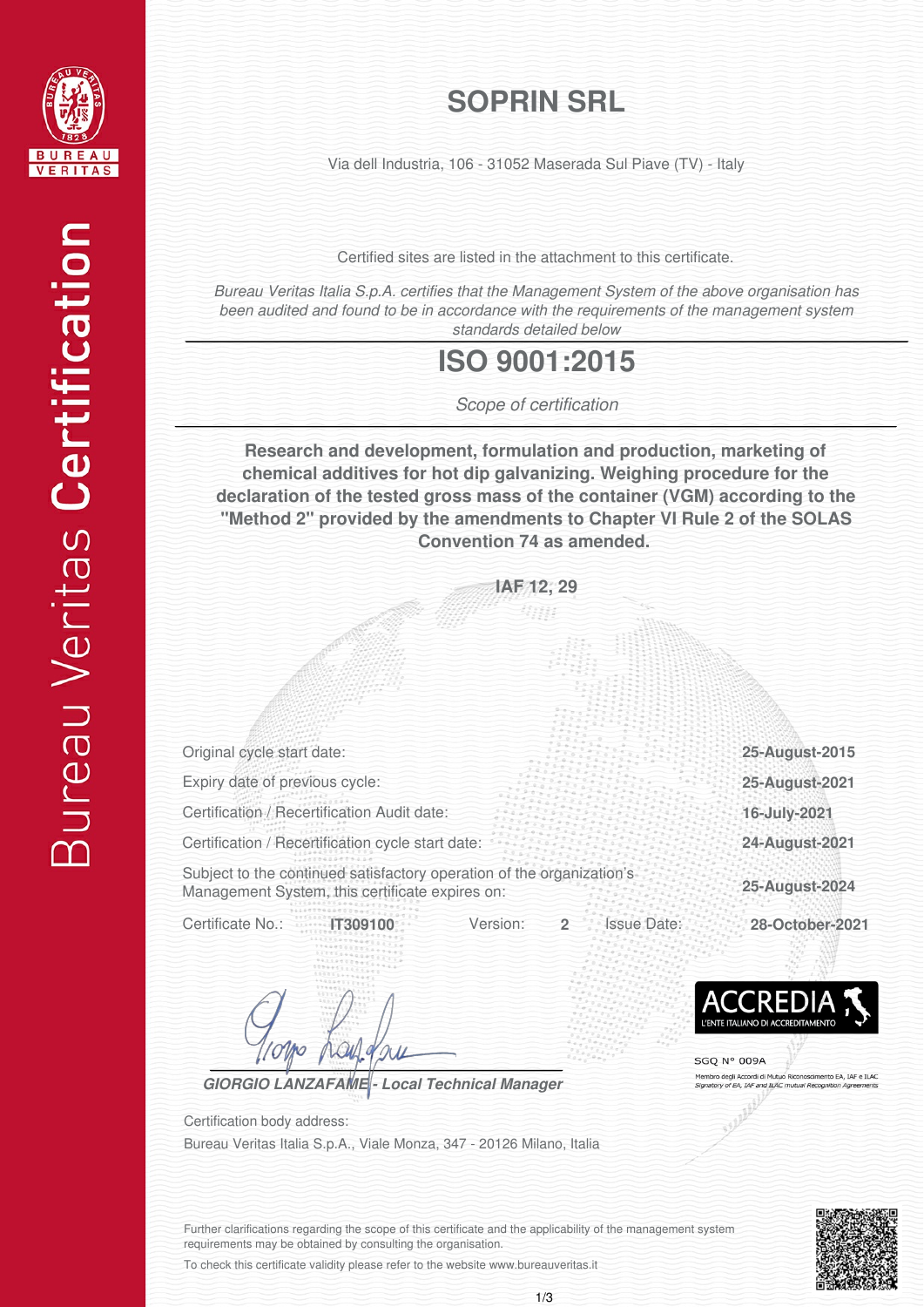

*Attachment to certificate no. IT309100*

### **SOPRIN SRL**

Via dell Industria, 106 - 31052 Maserada Sul Piave (TV) - Italy

*Bureau Veritas Italia S.p.A. certifies that the Management System of the above organisation has been audited and found to be in accordance with the requirements of the management system standards detailed below*

# **ISO 9001:2015**



To check this certificate validity please refer to the website www.bureauveritas.it